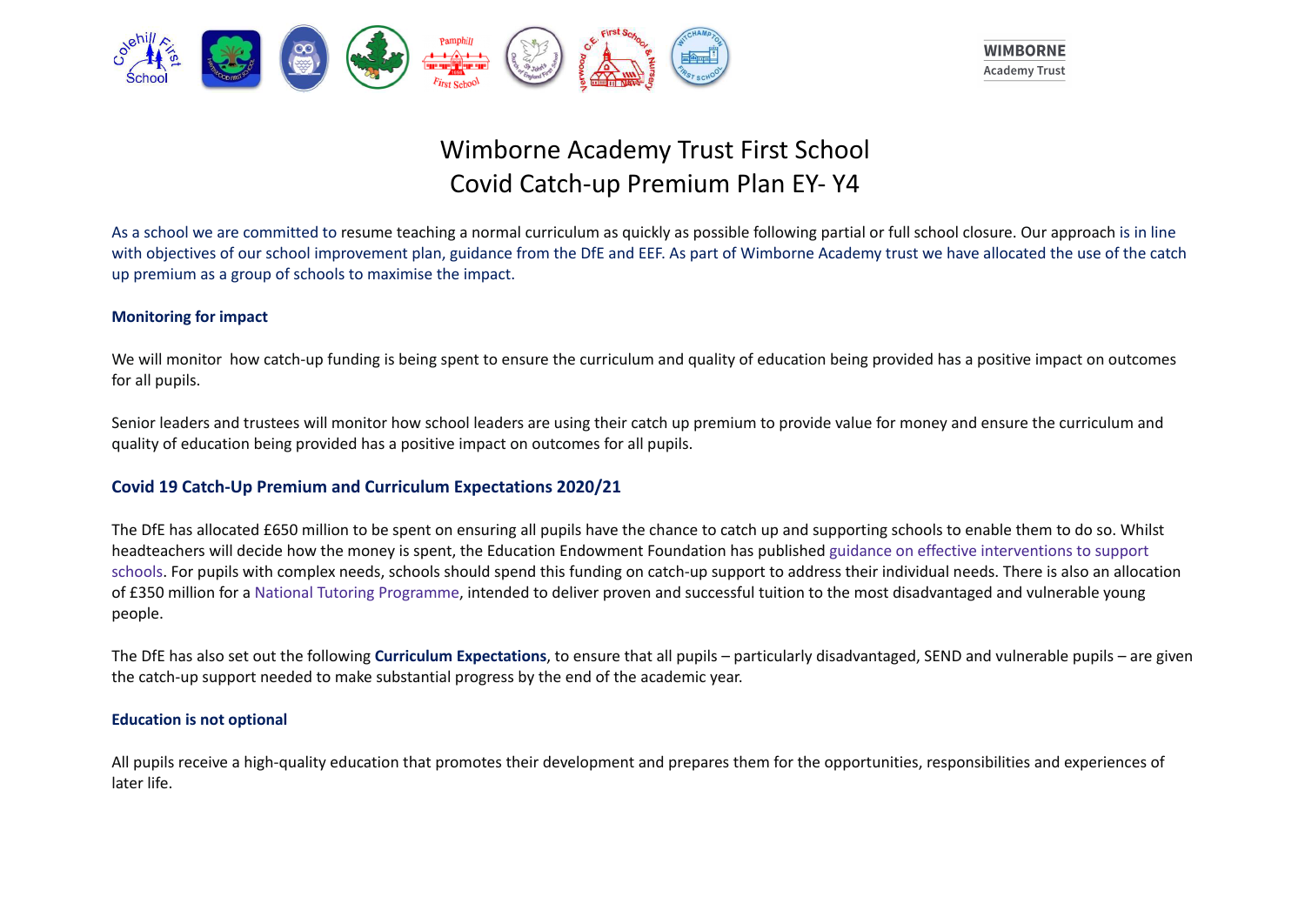



#### **The curriculum remains broad and ambitious**

All pupils continue to be taught a wide range of subjects, maintaining their choices for further study and employment.

#### **Remote education**

We are committed to meeting the DfE requirements for remote education by providing key expectations:

- 1. Teach an ambitious and broad curriculum in all subjects from the start of the autumn term, but make use of existing flexibilities to create time to cover the most important missed content...In particular, schools may consider how all subjects can contribute to the filling of gaps in core knowledge, for example through an emphasis on reading.
- 2. Aim to return to the school's normal curriculum in all subjects by summer term 2021.
- 3. Plan on the basis of the educational needs of pupils. Curriculum planning should be informed by an assessment of pupils' starting points and addressing the gaps in their knowledge and skills.
- 4. Develop remote education so that it is integrated into school curriculum planning.

Schools should set out how they will allocate the additional funding to support curriculum recovery this academic year. The EEF guidance suggests a 3-tiered\* approach:

# **1 Teaching**

- High-quality teaching for all
- **Effective diagnostic assessment**
- Supporting remote learning
- Focusing on professional development

# **2 Targeted academic support**

● High-quality one to one and small group tuition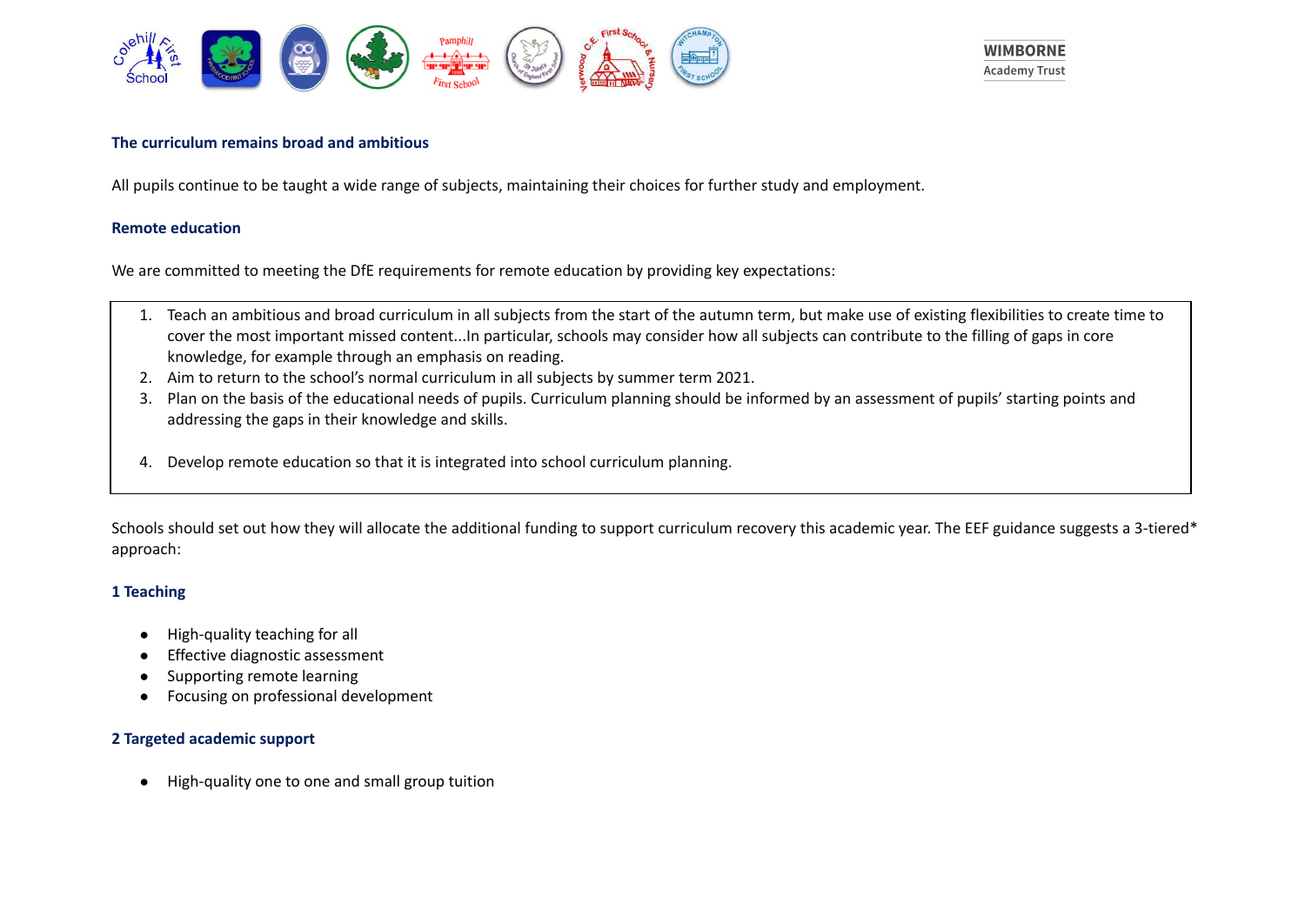



- Teaching Assistants and targeted support
- Academic tutoring
- Planning for pupils with Special Educational Needs and Disabilities (SEND)

# **3 Wider strategies**

- Supporting pupils' social, emotional and behavioural needs
- Planning carefully for adopting a Social and Emotional Learning curriculum
- Communicating with and supporting parents
- Supporting parents with pupils of different ages
- Successful implementation in challenging times

• **Ofsted** will conduct interim visits to schools between **28 September and December 2020** and will discuss with school leaders how they are ensuring that pupils resume learning the school's curriculum, including contingency planning for the use of remote education and the use of catch-up funding.

| School                            | Number on roll | % Pupil Premium | Allocated Funding (Catch up) |
|-----------------------------------|----------------|-----------------|------------------------------|
| Colehill First School             | 148            | 8.1%            | £12,240                      |
| Hayeswood First School            | 154            | 3.9%            | E12,160                      |
| Hillside Community First School   | 243            | 17.7%           | £20,400                      |
| Merley First School               | 304            | 7.6%            | £24,160                      |
| Pamphill Voluntary Controlled     |                | 8.3%            |                              |
| Church of England First School    | 60             |                 | £4,240                       |
| St John's Church of England First |                | 20.8%           |                              |
| School, Wimborne                  | 144            |                 | £11,760                      |
| Verwood Church of England First   |                | 12.0%           |                              |
| School and Nursery                | 258            |                 | £20,720                      |
| Witchampton Church of England     |                | 10.8%           |                              |
| <b>First School</b>               | 65             |                 | E5,200                       |
|                                   |                |                 | £110,880                     |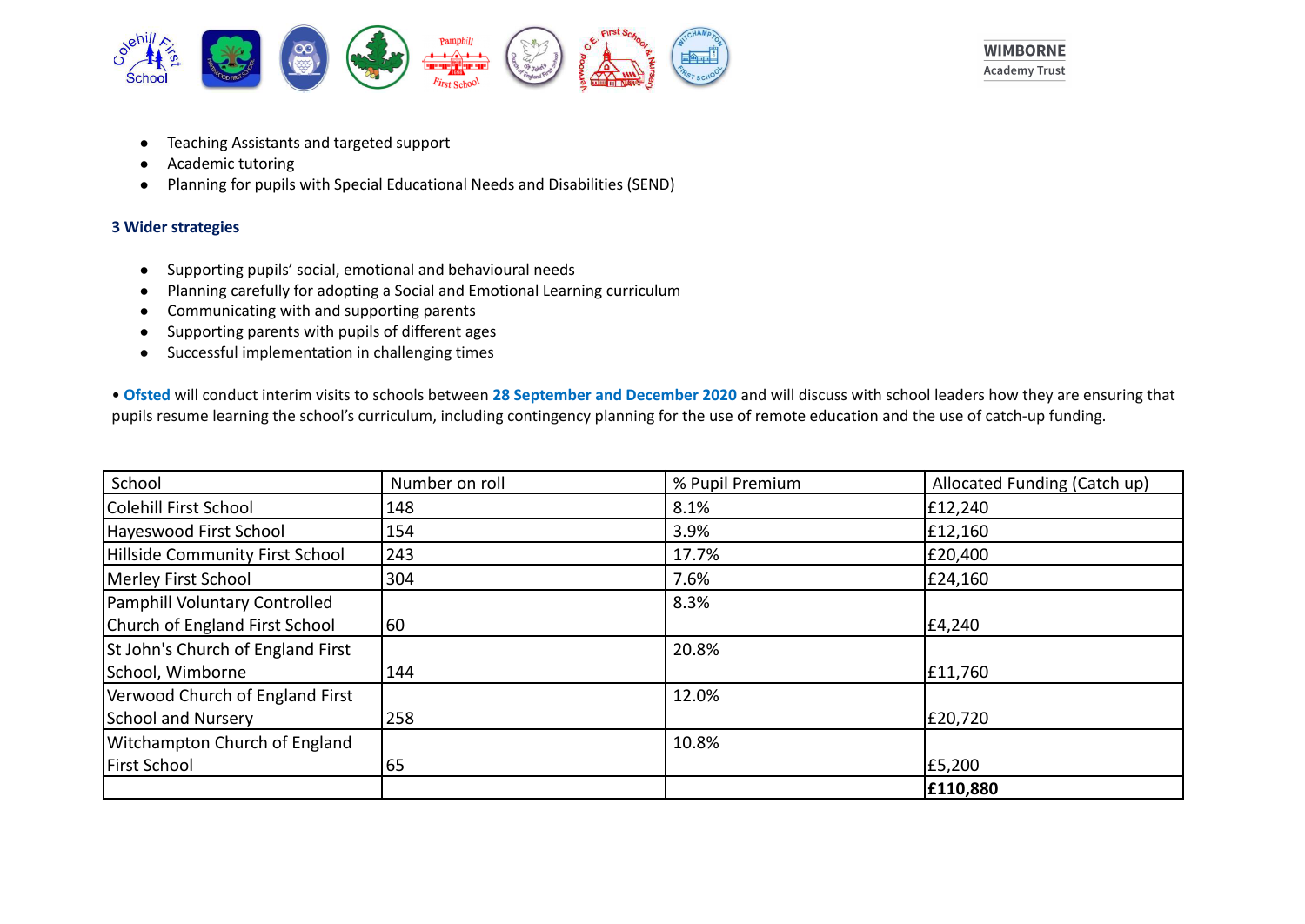



# **Issues Identified from September 2020 as barriers to learning**

| <b>B1</b>      | Early reading                                                                                                             |
|----------------|---------------------------------------------------------------------------------------------------------------------------|
| <b>B2</b>      | Gaps in curriculum knowledge                                                                                              |
| B <sub>3</sub> | Further lockdown/isolation periods for students required to access remote learning                                        |
| <b>B4</b>      | T&L strategies being embedded within the new normal way of teaching                                                       |
| <b>B5</b>      | Maintaining high attendance / engagement from students isolating                                                          |
| B <sub>6</sub> | Teaching and Learning challenges in the new Covid restrictions                                                            |
| B7             | Maintaining high parental engagement during period of Covid restrictions                                                  |
| B <sub>8</sub> | Student wellbeing – issues around safeguarding and anxiety following period of lockdown                                   |
| B <sub>9</sub> | Ensuring vulnerable pupils including those with SEND are making progress following lockdown (social, emotional, academic) |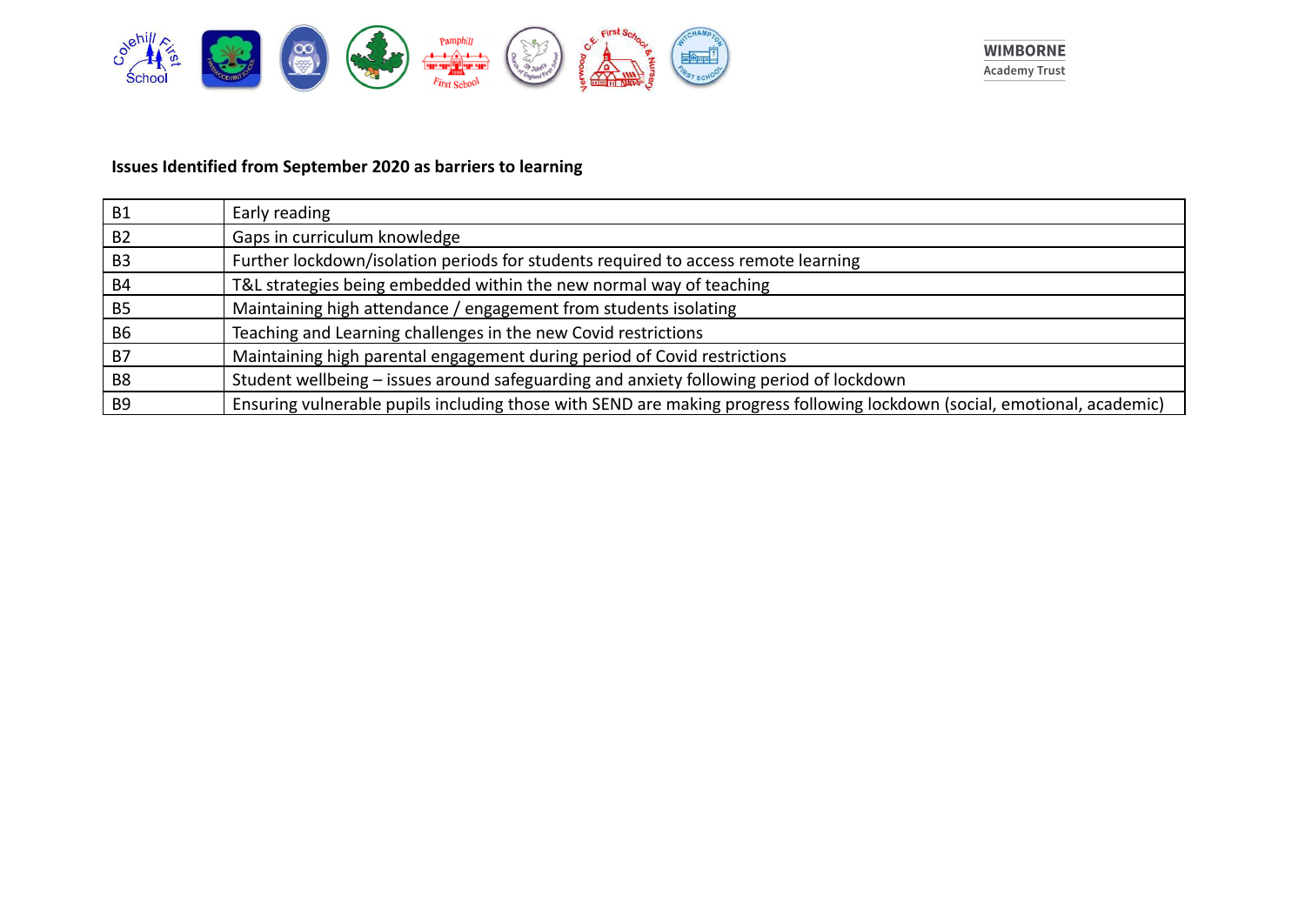

| <b>Teaching and Whole School Strategies</b> |                                                                                                                                                       |                                                                                                                                                                                                                    |                               |
|---------------------------------------------|-------------------------------------------------------------------------------------------------------------------------------------------------------|--------------------------------------------------------------------------------------------------------------------------------------------------------------------------------------------------------------------|-------------------------------|
| <b>Year Group</b>                           | <b>Actions</b>                                                                                                                                        | <b>Intended Impact</b>                                                                                                                                                                                             | Costs                         |
| EY-Y4                                       | <b>B2</b><br>'Every minute matters' approach<br>to lessons                                                                                            | Staff and students to make the<br>most of time in the classroom<br>together                                                                                                                                        | £0                            |
| EY-Y4                                       | <b>B2</b><br>Careful planning to ensure that<br>the remaining curriculum can be<br>covered in the time in school                                      | Students will have covered the<br>curriculum in preparation for<br>statutory assessments.                                                                                                                          | £0                            |
| EY-Y4                                       | B2/B3/B4/B5<br>Introduction of further online<br>platforms to support learning                                                                        | Students will engage in<br>comprehensive timetable of<br>online programmes to support<br>achievement (Bug Club, Sum dog)                                                                                           | £10,000<br>Approximate figure |
| EY-Y4                                       | B3/ B4/ B6<br>Increased leadership capacity to<br>develop blended learning<br>approaches and CPD across new<br>learning platforms and google<br>suite | High quality blended teaching<br>using a deliberate practice and<br>retrieval approach so that there<br>is high pupil engagement in<br>home learning and pupils will<br>have a stronger grasp of key<br>knowledge. | £5,000<br>Approximate figure  |
| EY-Y4                                       | B1/B2/B3/B4<br>Increased leadership capacity to<br>adapt the curriculum 'Curriculum<br>architects'                                                    | A high quality sequenced<br>curriculum with clear medium<br>term planning to reduce teacher<br>duplication and ensure that<br>pupils will have a stronger grasp<br>of key knowledge.                               | £7,500<br>Approximate figure  |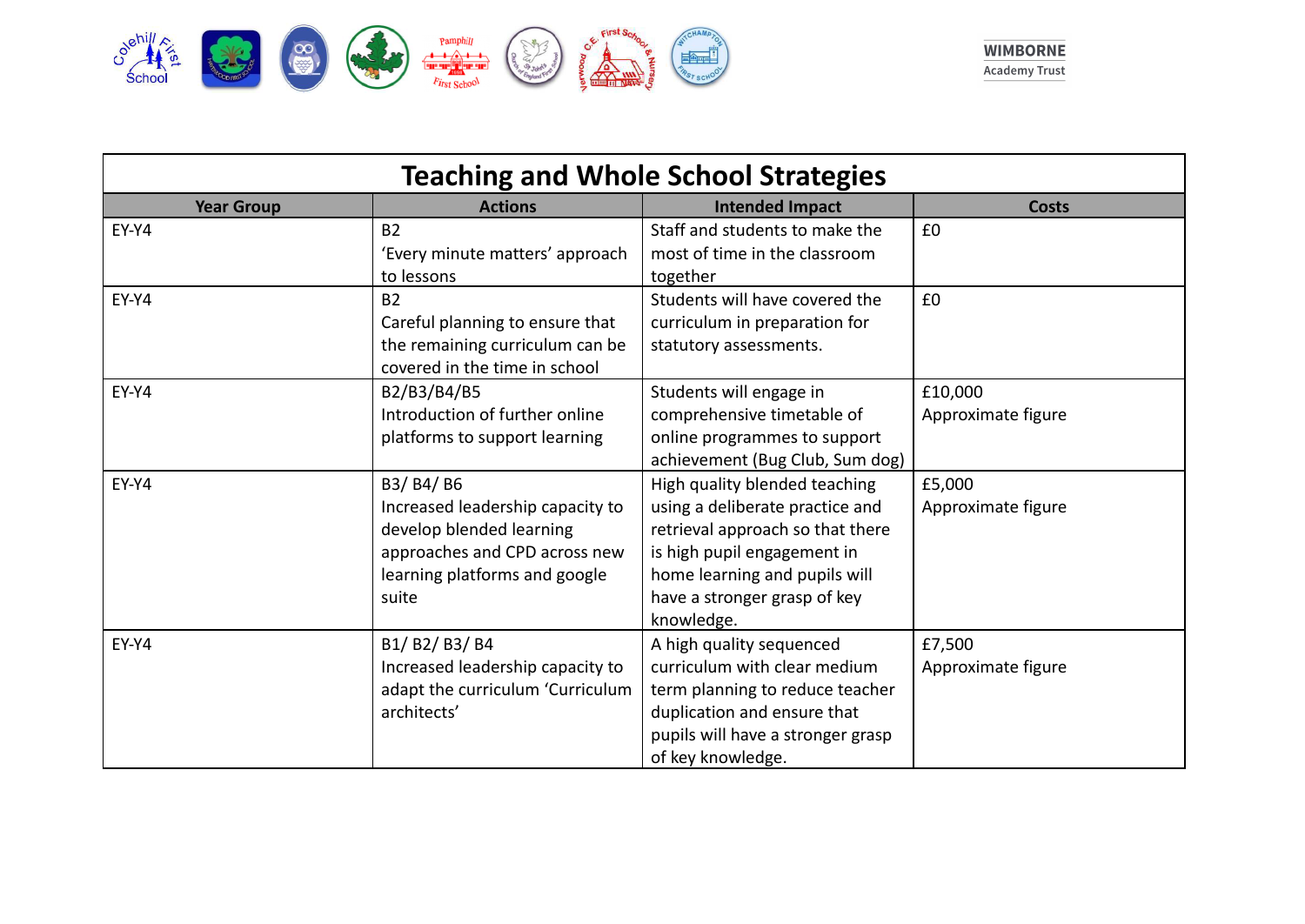



| EY-Y4 | B3/B4/B6                        | Support high quality teaching and           | £9125           |
|-------|---------------------------------|---------------------------------------------|-----------------|
|       | Visualisers installed in every  | learning to enable staff to model           | Confirmed spend |
|       | classroom                       | from the front                              |                 |
|       |                                 | Support delivery of live lessons            |                 |
|       |                                 | where students are self isolating           |                 |
| EY-Y4 | B4                              | Enable all students to know more $\vert$ £0 |                 |
|       | Use of Rosenshine strategies in | and remember more of the                    |                 |
|       | every lesson                    | curriculum                                  |                 |
|       |                                 |                                             | £31,625         |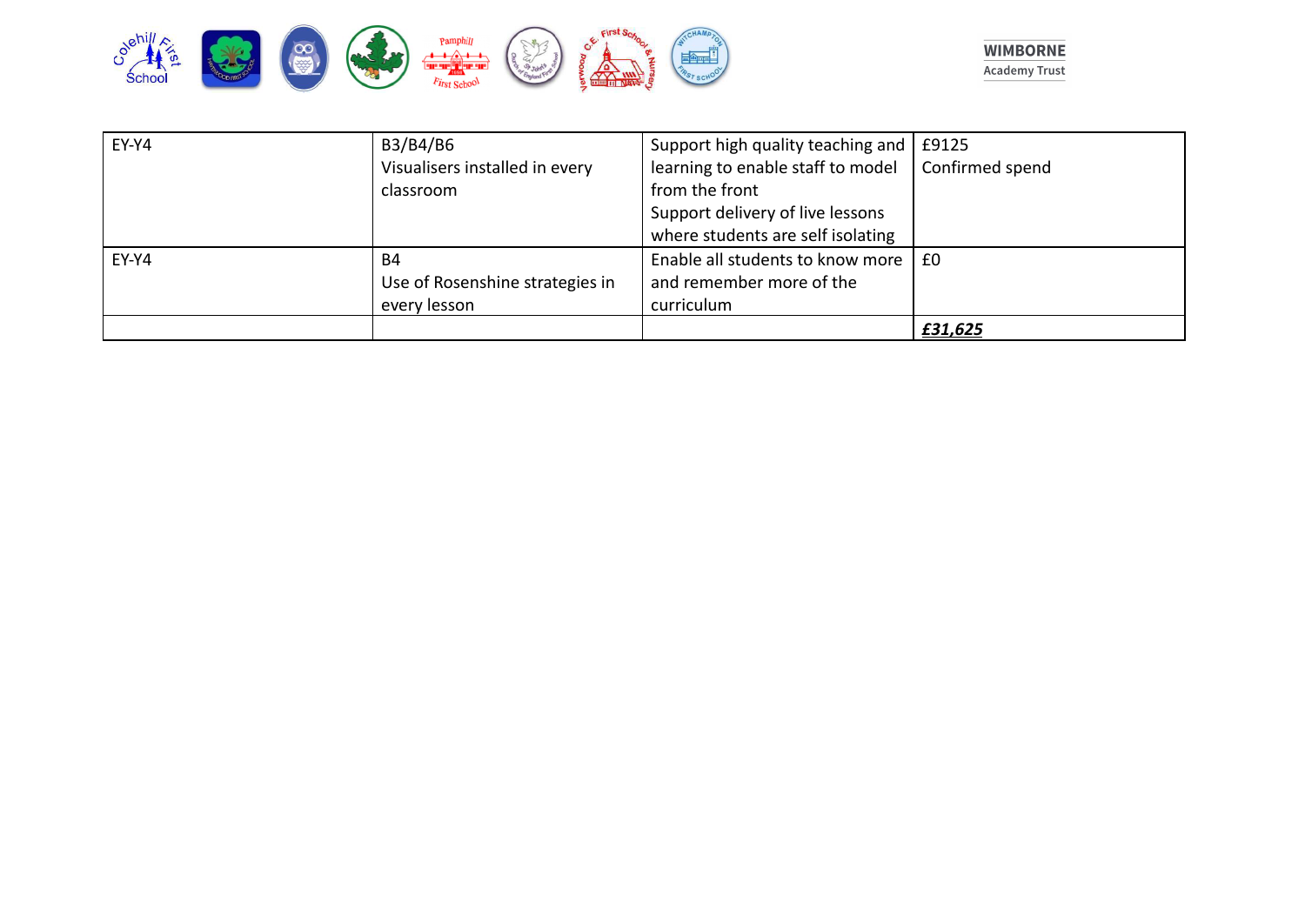

| <b>Targeted Strategies</b> |                                                                                               |                                                                                                                                                                        |                               |
|----------------------------|-----------------------------------------------------------------------------------------------|------------------------------------------------------------------------------------------------------------------------------------------------------------------------|-------------------------------|
| <b>Year Group</b>          | <b>Actions</b>                                                                                | <b>Intended Impact</b>                                                                                                                                                 | <b>Costs</b>                  |
| EY-Y4                      | B1/B2<br>CPD and resources for Precision<br>teaching interventions                            | Gaps in early reading will close,<br>phonics outcomes will improve<br>Gaps in knowledge across the<br>curriculum will close, statutory<br>assessment data will improve | £12,400<br>Approximate figure |
| EY-Y4                      | B1/B2<br>Increased staffing to deliver<br>intervention sessions to a wider<br>group of pupils | Identified students will have<br>increased intervention time and<br>therefore will improve outcomes                                                                    | £30,000<br>Capped spend       |
| EY-Y4                      | <b>B1</b><br>STAR reading assessments                                                         | Pupils gaps in reading will be<br>assessed so that teachers can<br>plan for catch up, either through<br>class teaching or interventions<br>such as precision teaching  | £12,600<br>Confirmed spend    |
|                            |                                                                                               |                                                                                                                                                                        | £55,000                       |